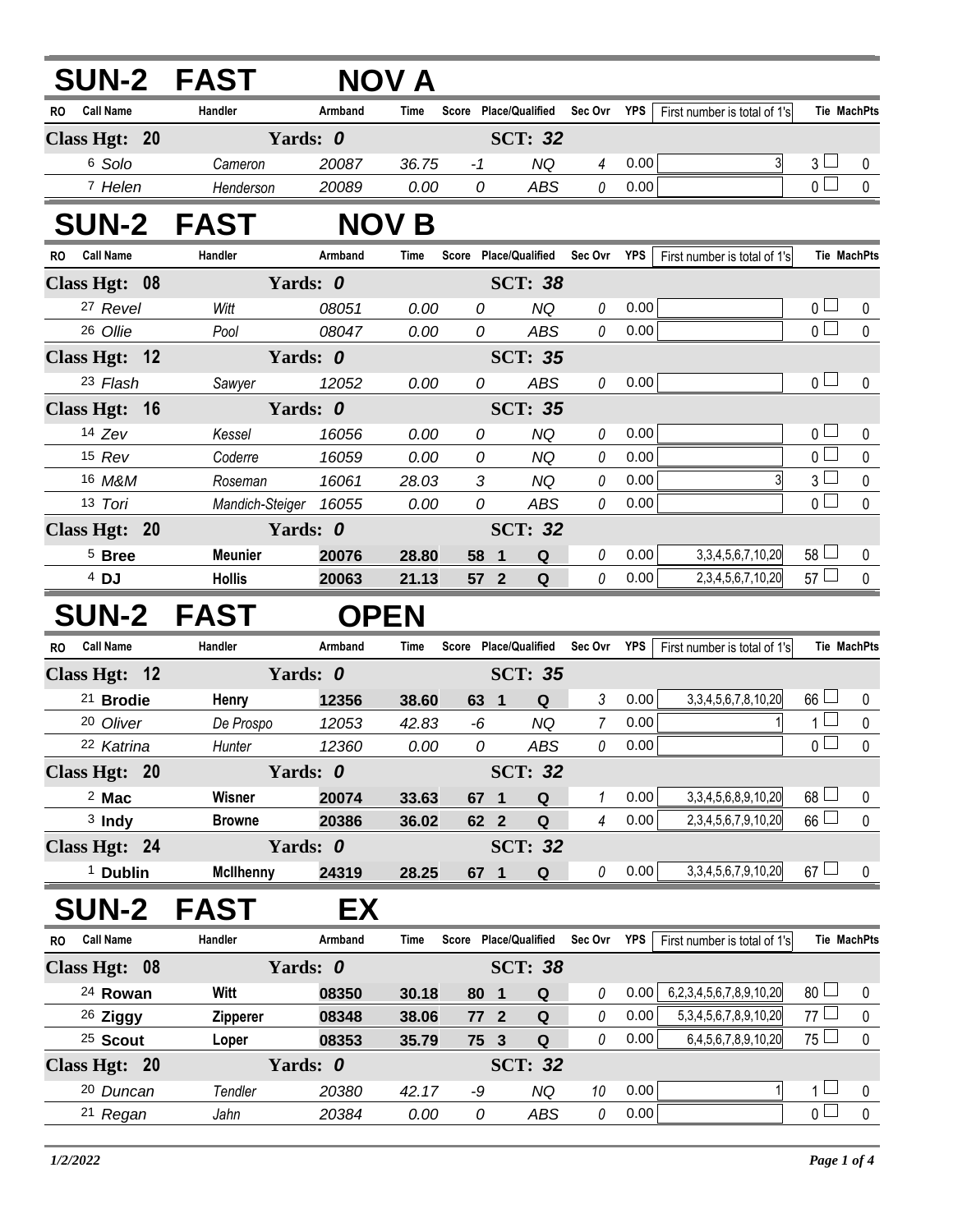|                   |                                   | <sup>22</sup> Maggie Mae | Peticolas                   | 20387          | 0.00           | 0              |                         | <b>ABS</b>               | 0              | 0.00         |                                                           | $\overline{0}$                  | $\mathbf 0$        |
|-------------------|-----------------------------------|--------------------------|-----------------------------|----------------|----------------|----------------|-------------------------|--------------------------|----------------|--------------|-----------------------------------------------------------|---------------------------------|--------------------|
| Class Hgt: 24     |                                   |                          |                             | Yards: 0       |                |                |                         | <b>SCT: 32</b>           |                |              |                                                           |                                 |                    |
|                   | $3$ Doc                           |                          | <b>McIlhenny</b>            | 24400          | 31.11          | 74 1           |                         | Q                        | 0              | 0.00         | 2, 3, 4, 5, 6, 7, 8, 9, 10, 20                            | 74                              | 0                  |
| <b>SUN-2</b>      |                                   |                          | <b>FAST</b>                 | MAS            |                |                |                         |                          |                |              |                                                           |                                 |                    |
|                   | <b>Call Name</b>                  |                          | Handler                     | Armband        |                |                |                         | Score Place/Qualified    | Sec Ovr        | YPS          |                                                           |                                 | <b>Tie MachPts</b> |
| <b>RO</b>         |                                   |                          |                             |                | Time           |                |                         |                          |                |              | First number is total of 1's                              |                                 |                    |
| Class Hgt: 08     |                                   |                          |                             | Yards: 0       |                |                |                         | <b>SCT: 38</b>           |                |              |                                                           | 78                              |                    |
|                   | 23 Tyler                          |                          | <b>Zipperer</b>             | 08175          | 37.20          | 78             | $\blacksquare$          | Q                        | 0              | 0.00         | 6, 3, 4, 5, 6, 7, 8, 9, 10, 20                            |                                 | 0                  |
| <b>Class Hgt:</b> |                                   | 12                       |                             | Yards: 0       |                |                |                         | <b>SCT: 35</b>           |                |              |                                                           |                                 |                    |
| 12 BB             |                                   |                          | <b>Visco</b>                | 12180          | 33.38          | 80             | $\overline{\mathbf{1}}$ | $\mathbf Q$              | 0              | 0.00         | 6,2,3,4,5,6,7,8,9,10,20                                   | $80$ $\Box$                     | 0                  |
|                   | 14 Star                           |                          | <b>Dershowitz</b>           | 12185          | 32.65          | 76             | $\overline{\mathbf{2}}$ | $\mathbf Q$              | 0              | 0.00         | 4, 3, 4, 5, 6, 7, 8, 9, 10, 20                            | 76□                             | 0                  |
|                   | 11 Annabel                        |                          | <b>Shriver</b>              | 12187          | 37.13          | 76             | $\overline{\mathbf{3}}$ | Q                        | $\overline{c}$ | 0.00<br>0.00 | 4,2,3,4,5,6,7,8,9,10,20                                   | $78\Box$<br>73 <sup>1</sup>     | 0<br>0             |
|                   |                                   | 17 Liz Lemon             | <b>Striepeck</b>            | 12201          | 24.93          | 73 4           |                         | Q                        | 0              |              | 4,4,5,6,7,8,9,10,20                                       | $73\Box$                        |                    |
|                   | 16 Roger                          |                          | Fitzgerald                  | 12195          | 42.90          | 66<br>0        |                         | $\mathbf Q$<br><b>NQ</b> | $\overline{7}$ | 0.00<br>0.00 | 1,3,4,5,6,7,8,9,10,20                                     | $\overline{0}$                  | 0<br>0             |
|                   | 13 Maksim<br>$15$ Joy             |                          | Kane<br>Stoddard            | 12183<br>12188 | 0.00<br>44.34  | $-6$           |                         | <b>NQ</b>                | 0<br>9         | 0.00         | $\overline{3}$                                            | $3\Box$                         | 0                  |
|                   |                                   |                          |                             |                |                |                |                         |                          |                |              |                                                           |                                 |                    |
| Class Hgt: 16     |                                   |                          |                             | Yards: 0       |                |                |                         | <b>SCT: 35</b>           |                |              |                                                           |                                 |                    |
|                   | $4$ Lila                          |                          | <b>Bunin</b>                | 16213          | 31.50          | 79             | $\mathbf 1$             | $\mathbf Q$              | 0              | 0.00         | 5,2,3,4,5,6,7,8,9,10,20                                   | 79 <sup>1</sup><br>$79 \Box$    | 0                  |
|                   | 8 Allie Oop                       |                          | Koziol                      | 16244          | 32.16          | 79             | $\overline{2}$          | $\mathbf Q$              | 0              | 0.00<br>0.00 | 5,2,3,4,5,6,7,8,9,10,20                                   | $75\Box$                        | 0                  |
|                   | <sup>6</sup> Harley               |                          | Roseman                     | 16222          | 25.77          | 75             | $\overline{\mathbf{3}}$ | Q                        | 0              | 0.00         | 3, 3, 4, 5, 6, 7, 8, 9, 10, 20<br>6,2,3,4,5,6,8,9,10,20   | $73 \Box$                       | 0                  |
|                   | $1$ Figment<br><sup>7</sup> Sadie |                          | Vargas<br><b>Baranowski</b> | 16209          | 31.06          | 73<br>69       | $\overline{4}$          | Q<br>$\mathbf Q$         | 0<br>0         | 0.00         | 6, 3, 4, 5, 6, 7, 8, 10, 20                               | 69                              | 0<br>0             |
|                   | <sup>5</sup> Joyful               |                          | Lee                         | 16236<br>16220 | 28.43<br>38.24 | 68             |                         | Q                        | 3              | 0.00         | 4, 2, 3, 4, 5, 6, 8, 9, 10, 20                            | $71 \perp$                      | 0                  |
|                   | <sup>2</sup> Hula                 |                          | Ancona                      | 16210          | 43.49          | 59             |                         | <b>NQ</b>                | 8              | 0.00         | 3,2,4,5,6,8,9,10,20                                       | $67 \Box$                       | $\pmb{0}$          |
|                   |                                   | <sup>3</sup> SnapShot    | Johnson                     | 16212          | 0.00           | 0              |                         | <b>ABS</b>               | 0              | 0.00         |                                                           | $\overline{0}$                  | $\pmb{0}$          |
|                   |                                   |                          |                             | Yards: 0       |                |                |                         | <b>SCT: 32</b>           |                |              |                                                           |                                 |                    |
| Class Hgt: 20     |                                   |                          |                             |                |                |                |                         |                          |                | 0.00         |                                                           | $80$ $\Box$                     |                    |
|                   | 8 Switch                          |                          | <b>Burton</b>               | 20253          | 27.79          | 80             | $\overline{\mathbf{1}}$ | Q                        | 0              | 0.00         | 6,2,3,4,5,6,7,8,9,10,20                                   | $79 \Box$                       | 0                  |
| 13 Sir            |                                   |                          | <b>Stevenson</b>            | 20295          | 32.60          | 79<br>78 3     | $\overline{2}$          | Q<br>Q                   | 0              | 0.00         | 5,2,3,4,5,6,7,8,9,10,20<br>6, 3, 4, 5, 6, 7, 8, 9, 10, 20 | 78 <sup><math>\Box</math></sup> | 0<br>$\mathbf 0$   |
|                   | 14 Nitro<br>378 Magik             |                          | <b>Chernack</b>             | 20299          | 26.53          |                |                         |                          | 0              | 0.00         | 4, 3, 4, 5, 6, 7, 8, 9, 10, 20                            | $76\Box$                        | 0                  |
|                   | <sup>15</sup> Ruger               |                          | Lackey<br><b>Barnes</b>     | 20378<br>20377 | 26.79<br>33.94 | 76 4<br>75     |                         | Q<br>$\mathbf Q$         | 0<br>1         | 0.00         | 2,2,3,4,5,6,7,8,9,10,20                                   | 76 $\Box$                       | $\pmb{0}$          |
|                   | <sup>9</sup> Phil                 |                          | <b>Salerno</b>              | 20262          | 33.67          | 73             |                         | $\mathbf Q$              | 1              | 0.00         | 2,3,4,5,6,7,8,9,10,20                                     | 74 $\Box$                       | 0                  |
|                   | 16 Jem                            |                          | <b>Samuels</b>              | 20394          | 34.37          | 70             |                         | $\mathbf Q$              | $\overline{c}$ | 0.00         | 5,2,3,4,5,6,8,9,10,20                                     | $72\Box$                        | $\pmb{0}$          |
|                   | 11 Whin                           |                          | Gissler                     | 20269          | 36.55          | 66             |                         | $\mathbf Q$              | $\overline{4}$ | 0.00         | 3,2,3,4,5,6,8,9,10,20                                     | 70 <sup>2</sup>                 | 0                  |
|                   | <sup>18</sup> Rugby               |                          | Wisner                      | 20294          | 33.82          | 64             |                         | $\mathbf Q$              | 1              | 0.00         | 3, 3, 4, 5, 6, 7, 8, 9, 20                                | $65\Box$                        | $\pmb{0}$          |
|                   | <sup>5</sup> Hazel                |                          | Wisner                      | 20257          | 32.18          | $\sqrt{5}$     |                         | <b>NQ</b>                | 0              | 0.00         | 5                                                         | $5\Box$                         | 0                  |
|                   | 4 Dare                            |                          | Carson                      | 20258          | 0.00           | 0              |                         | <b>NQ</b>                | 0              | 0.00         |                                                           | $\overline{0}$                  | $\pmb{0}$          |
|                   | 12 Scout                          |                          | Cierpiszewski               | 20272          | 43.00          | -9             |                         | <b>NQ</b>                | 11             | 0.00         | $\overline{2}$                                            | $2\overline{\Box}$              | $\pmb{0}$          |
|                   | 17 Kipper                         |                          | Carson                      | 20288          | 8.28           | $\overline{c}$ |                         | NQ                       | 0              | 0.00         | $\overline{2}$                                            | $2^{\square}$                   | $\pmb{0}$          |
|                   | 6 Keen                            |                          | Dattoma                     | 20249          | 0.00           | 0              |                         | ABS                      | 0              | 0.00         |                                                           | $\overline{0}$                  | $\pmb{0}$          |
|                   | 7 Rusty                           |                          | Flannelly                   | 20252          | 0.00           | 0              |                         | ABS                      | 0              | 0.00         |                                                           | $\overline{0}$                  | $\pmb{0}$          |
|                   | 10 Champ                          |                          | Marden                      | 20264          | 0.00           | 0              |                         | ABS                      | 0              | 0.00         |                                                           | $\overline{0}$                  | $\pmb{0}$          |
| Class Hgt: 24     |                                   |                          |                             | Yards: 0       |                |                |                         | <b>SCT: 32</b>           |                |              |                                                           |                                 |                    |
|                   | <sup>2</sup> Kronk                |                          | <b>Matzke</b>               | 24309          | 29.18          | 76 1           |                         | Q                        | 0              | 0.00         | 4, 3, 4, 5, 6, 7, 8, 9, 10, 20                            | $76 \Box$                       | 0                  |
|                   | <sup>1</sup> Banter               |                          | Hooper                      | 24306          | 38.69          | 64 2           |                         | Q                        | 6              | 0.00         | 3,2,3,4,5,6,8,9,10,20                                     | 70 $\Box$                       | $\pmb{0}$          |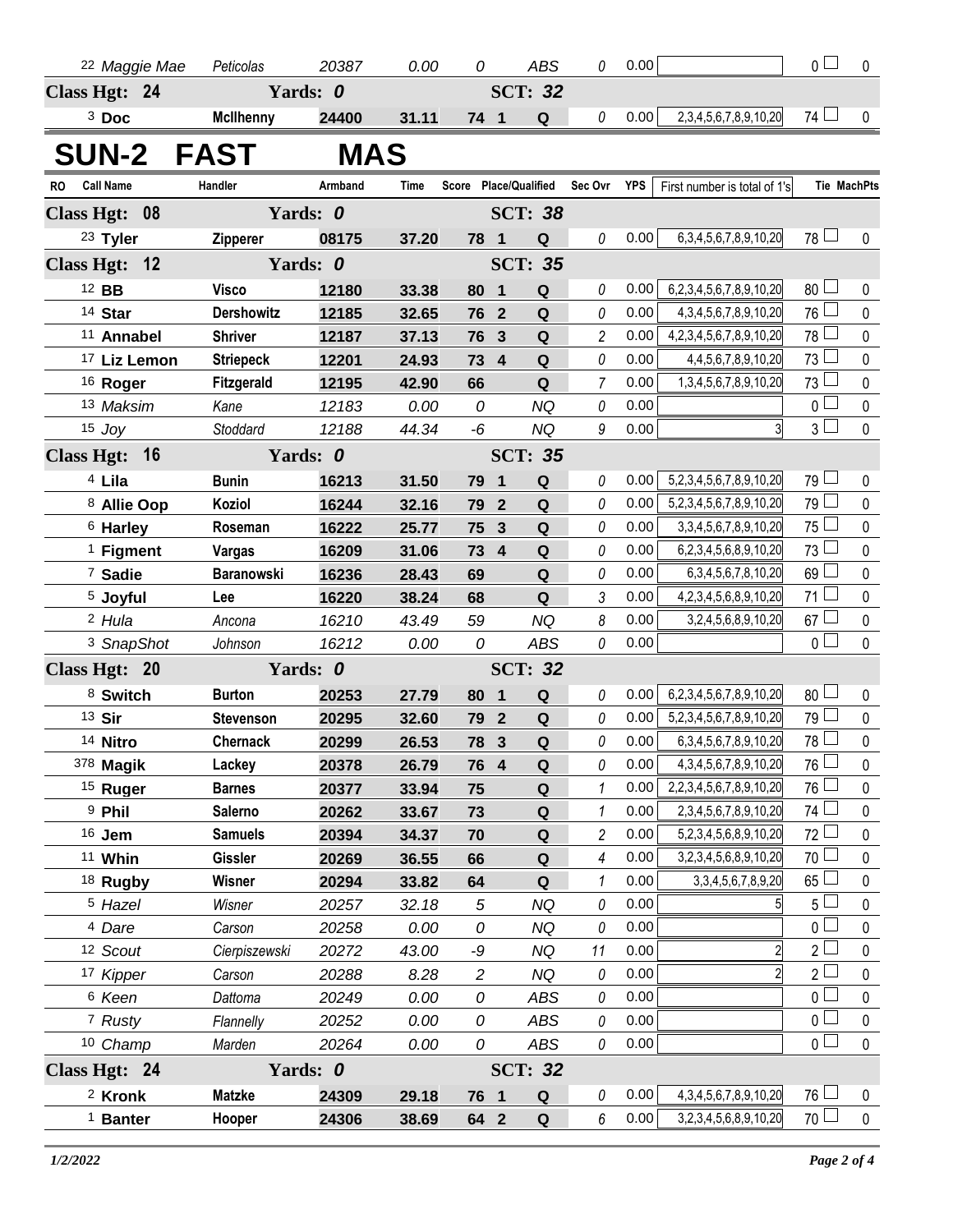## **SUN-2 FAST NOV P**

| <b>Call Name</b><br>RO. | Handler     | Armband  | Time | Score | <b>Place/Qualified</b><br>Sec Ovr |   | <b>YPS</b> | First number is total of 1's |               | <b>Tie MachPts</b> |
|-------------------------|-------------|----------|------|-------|-----------------------------------|---|------------|------------------------------|---------------|--------------------|
| Class Hgt: 12           |             | Yards: 0 |      |       | <b>SCT: 38</b>                    |   |            |                              |               |                    |
| <sup>25</sup> Sheila    | Kilkenny    | 12030    | 0.00 | 0     | ABS                               | 0 | 0.00       |                              | $\cap$ $\Box$ | $\Omega$           |
| Class Hgt: 16           |             | Yards: 0 |      |       | <b>SCT: 35</b>                    |   |            |                              |               |                    |
| 12 Sammy                | Falk        | 16032    | 0.00 | 0     | <b>NQ</b>                         | 0 | 0.00       |                              |               | $\Omega$           |
| 17 Kel                  | Falk        | 16035    | 0.00 | 0     | NQ                                | 0 | 0.00       |                              |               |                    |
| Class Hgt: 20           |             | Yards: 0 |      |       | <b>SCT: 35</b>                    |   |            |                              |               |                    |
| <sup>9</sup> Lena       | Kaufmann    | 20036    | 0.00 | 0     | NQ                                | 0 | 0.00       |                              |               | $\Omega$           |
| 10 Lyric                | Kwiatkowski | 20042    | 0.00 | 0     | ABS                               | 0 | 0.00       |                              |               | $\Omega$           |
| <sup>11</sup> Bailee    | Hanlon      | 20043    | 0.00 | 0     | ABS                               | 0 | 0.00       |                              |               | $\Omega$           |

## **SUN-2 FAST OPEN P**

| R0 | <b>Call Name</b>      | <b>Handler</b> | Armband                           | Time  | Score          | <b>Place/Qualified</b> | Sec Ovr | <b>YPS</b> | First number is total of 1's |           | Tie MachPts |
|----|-----------------------|----------------|-----------------------------------|-------|----------------|------------------------|---------|------------|------------------------------|-----------|-------------|
|    | Class Hgt: 16         |                | <b>SCT: 35</b><br>Yards: <i>0</i> |       |                |                        |         |            |                              |           |             |
|    | <sup>18</sup> Malcolm | <b>Weiss</b>   | 16007                             | 38.71 | 70             | Q                      |         | 0.00       | 1,3,4,5,6,7,8,9,10,20        | $73 \Box$ |             |
|    | <sup>19</sup> Radar   | Baker          | 16008                             | 0.00  |                | ABS                    |         | 0.00       |                              |           |             |
|    | Class Hgt: 20         |                | Yards: <i>0</i>                   |       | <b>SCT: 35</b> |                        |         |            |                              |           |             |
|    | <sup>8</sup> Sophie   | Kramer         | 20343                             | 0.00  |                | ABS                    |         | 0.00       |                              |           |             |

## **SUN-2 FAST EX P**

| <b>Call Name</b><br>RO.   | Handler        | Armband  | Time           | Score          |                | <b>Place/Qualified</b> | Sec Ovr        | <b>YPS</b> | First number is total of 1's |                                | <b>Tie MachPts</b> |  |  |  |  |
|---------------------------|----------------|----------|----------------|----------------|----------------|------------------------|----------------|------------|------------------------------|--------------------------------|--------------------|--|--|--|--|
| Class Hgt: 04             | Yards: 0       |          |                |                |                |                        | <b>SCT: 41</b> |            |                              |                                |                    |  |  |  |  |
| 33 Pearl                  | Wrede          | 04322    | 36.46          | 67             | $\blacksquare$ | Q                      | $\theta$       | 0.00       | 4, 3, 4, 5, 6, 7, 8, 10, 20  | $67 \Box$                      | $\Omega$           |  |  |  |  |
| Class Hgt: 08             | Yards: 0       |          |                | <b>SCT: 38</b> |                |                        |                |            |                              |                                |                    |  |  |  |  |
| <sup>29</sup> Cara        | Holman         | 08326    | 52.86          | 14             |                | NQ                     | 14             | 0.00       | 3,4,6,7,8                    | $\overline{\phantom{a}}$<br>28 | $\Omega$           |  |  |  |  |
| 30 Beathan                | Nishitani      | 08327    | 0.00           | 0              |                | ABS                    | $\theta$       | 0.00       |                              | $\overline{0}$ $\overline{1}$  | $\Omega$           |  |  |  |  |
| 31 Hank                   | <b>Bristol</b> | 08328    | 0.00           | 0              |                | <b>ABS</b>             | $\theta$       | 0.00       |                              | $\overline{0}$ $\overline{a}$  | $\Omega$           |  |  |  |  |
| 32 Junior                 | Kowal          | 08329    | 0.00           | 0              |                | ABS                    | 0              | 0.00       |                              | 0 <sub>0</sub>                 | $\Omega$           |  |  |  |  |
| Class Hgt: 12             |                | Yards: 0 |                |                |                | <b>SCT: 38</b>         |                |            |                              |                                |                    |  |  |  |  |
| 22 Hazel                  | Johnson        | 12333    | 48.01          | 28             |                | NQ                     | 10             | 0.00       | 2,3,4,5,6,8,10               | $38 \Box$                      | $\Omega$           |  |  |  |  |
| Class Hgt: 20             |                | Yards: 0 | <b>SCT: 35</b> |                |                |                        |                |            |                              |                                |                    |  |  |  |  |
| 24 Gunner                 | Lyons          | 20340    | 35.45          | 2              |                | NQ.                    | $\theta$       | 0.00       |                              | 2 <sub>1</sub>                 | $\Omega$           |  |  |  |  |
| <sup>25</sup> Major Chaos | Koebler        | 20344    | 0.00           | 0              |                | NQ                     | 0              | 0.00       |                              | $0 -$                          |                    |  |  |  |  |

## **SUN-2 FAST MAS P**

| RO | <b>Call Name</b>        | <b>Handler</b>    | Armband         | Time           | Score          | <b>Place/Qualified</b> |    | Sec Ovr | <b>YPS</b> | First number is total of 1's   |    | Tie MachPts |
|----|-------------------------|-------------------|-----------------|----------------|----------------|------------------------|----|---------|------------|--------------------------------|----|-------------|
|    | <b>Class Hgt:</b><br>08 |                   | Yards: <i>0</i> |                | <b>SCT: 38</b> |                        |    |         |            |                                |    |             |
|    | 27<br><b>Madyson</b>    | <b>Rissmiller</b> | 08109           | 31.64          | 78             | -1                     | Q  |         | 0.00       | 6, 3, 4, 5, 6, 7, 8, 9, 10, 20 | 78 | 0           |
|    | 28 Victoria             | Stoddard          | 08113           | 43.51          | 29             |                        | NQ | 5       | 0.00       | 1,3,4,5,6,7,8                  | 34 | $\Omega$    |
|    | Class Hgt: 12           | Yards: <i>0</i>   |                 | <b>SCT: 38</b> |                |                        |    |         |            |                                |    |             |
|    | <sup>20</sup> Cheyenne  | Miller            | 12331           | 32.05          | 80             | -1                     | Q  |         | 0.00       | 6,2,3,4,5,6,7,8,9,10,20        | 80 | 0           |
|    | 21 Melody               | <b>Shriver</b>    | 12132           | 27.09          | 68             | $\sqrt{2}$             | Q  |         | 0.00       | 4, 3, 4, 5, 6, 7, 9, 10, 20    | 68 | $\Omega$    |